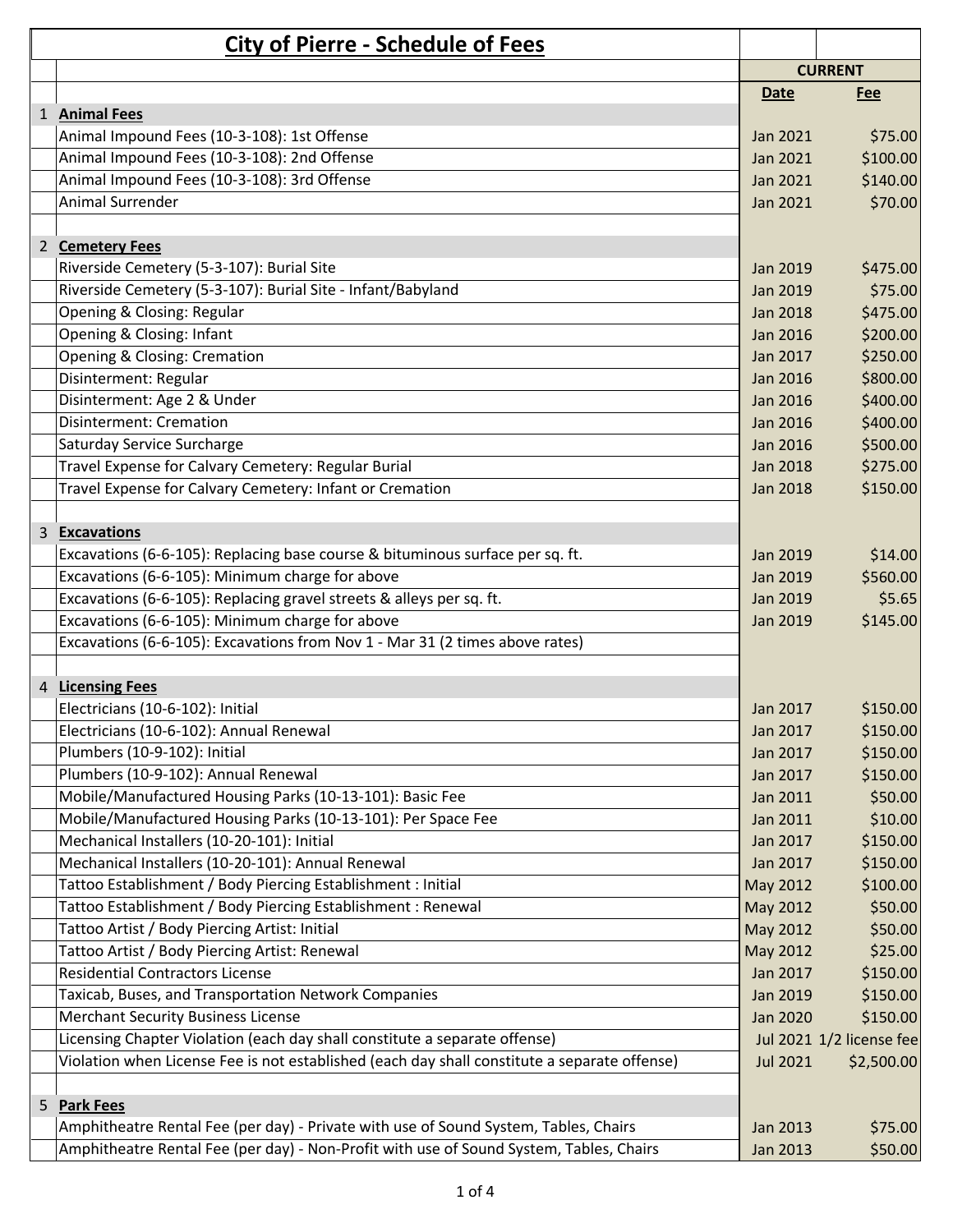|   | <b>City of Pierre - Schedule of Fees</b>                                                             |                 |                      |
|---|------------------------------------------------------------------------------------------------------|-----------------|----------------------|
|   |                                                                                                      | <b>CURRENT</b>  |                      |
|   |                                                                                                      | <b>Date</b>     | Fee                  |
|   | Amphitheatre Rental Fee (per day) - Private without Sound System, with Tables, Chairs                | Jan 2013        | \$40.00              |
|   | Amphitheatre Rental Fee (per day) - Non-Profit without Sound System, with Tables, Chairs             | Jan 2013        | \$20.00              |
|   | Campground - May 1 to Oct 31 (per day)                                                               | <b>Jan 2013</b> | \$16.00              |
|   | Campground - Nov 1 to Apr 30 (per day)                                                               | <b>Jan 2006</b> | \$10.00              |
|   | Placing Tents in Parks / One Call Utility Locates                                                    | Jan 2019        | \$50.00              |
|   | Park Staff Assistance with Moving Tables/Bleachers within Park System REMOVE                         |                 | <b>REMOVE</b>        |
|   | Cleanup Deposit for Small Events in the Park System (250-500 attendance)                             | Jan 2019        | Sep 1900             |
|   | Cleanup Deposit for Large Events in the Park System (500+ attendance)                                | Jan 2019        | \$500.00             |
|   | Sport Field Use without lights                                                                       | Jan 2019        | \$50.00              |
|   | Sport Field Use with lights                                                                          | Jan 2019        | \$100.00             |
|   |                                                                                                      |                 |                      |
| 6 | <b>Parking Violation Fees</b>                                                                        |                 |                      |
|   | Parking Fees (9-6-129): Fireplug / Lane Violation                                                    | Jan 2016        | \$50.00              |
|   | Parking Fees (9-6-129): Handicapped Parking Only                                                     | Oct 2007        | \$100.00             |
|   | Parking Fees (9-6-129): Improper Parking                                                             | Jan 2016        | \$25.00              |
|   | Parking Fees (9-6-129): Not Moved - Towed                                                            | Oct 2007        | \$110.00             |
|   | Parking Fees (9-6-129): Overtime Parking                                                             | Jan 2016        | \$25.00              |
|   | Parking Fees (9-6-129): Snow Route / Alert Violation                                                 | Oct 2007        | \$85.00              |
|   |                                                                                                      |                 |                      |
|   | 7 Solid Waste Fees                                                                                   |                 |                      |
|   | Recycling / Yard Waste Fee on Monthly Utility Bill (per month)                                       | Jan 2021        | \$2.00               |
|   | Solid Waste Bags: Roll of 25 Solid Waste Bags                                                        | Jan 2017        | \$57.00              |
|   | Solid Waste Bags: Bundle of 10 Solid Waste Bags                                                      | Jan 2017        | \$25.00              |
|   | Penalty per Offence for Unsecured Loads per 7-3-102                                                  | Sep 2019        | \$100.00             |
|   | Recycling / Yard Waste Non Residential - Small Loads                                                 | Sep 2019        | \$3.00               |
|   | Recycling / Yard Waste Non Residential - Large Commercial/Business Loads                             | Sep 2019        | \$15.00              |
|   | Penalty per Offence for Recycling/Yard Waste Non-Residential                                         | Sep 2019        | \$100.00             |
|   | Replacement Access Card for Solid Waste Recycling Facility                                           | Sep 2019        | \$25.00              |
|   | Screened Compost < 300# - per ton                                                                    |                 |                      |
|   | Screened Compost > 300# - per ton                                                                    |                 |                      |
|   | Crushed Asphalt - material crushed at 2" minus - per ton                                             |                 |                      |
|   | Crushed Asphalt - material crushed at 3" minus - per ton                                             |                 |                      |
|   |                                                                                                      |                 |                      |
|   | 8 Utility Services                                                                                   |                 |                      |
|   | Electric Service Connections (4-5-104): Temporary Service                                            | Jan 2013        | \$150.00             |
|   | Electric Service Connections (4-5-104): Upgrade / Relocation of Service                              |                 | Jul 2007 Actual Cost |
|   | Electric Service Connections (4-5-104): New single phase 200 amps or less                            | Jan 2016        | \$750.00             |
|   | Electric Service Connections (4-5-104): New single phase 400 amps or two 200 amp services            | Jan 2016        | \$1,000.00           |
|   | Electric Service Connections (4-5-104): New single phase larger than 400 amps                        | Jan 2016        | \$1,000.00           |
|   |                                                                                                      |                 |                      |
|   | Electric Service Connections (4-5-104): Three phase service - greater of actual cost or a minimum of |                 |                      |
|   | Service Installation from November 1 through March 31 (was 2 times now 1.5 times above rates)        | Jan 2016        | \$2,000.00           |
|   | Meter Testing - at consumer's request: Electric Meter Testing Single Phase Meter (4-5-207)           | Jan 2021        | \$250.00             |
|   | Meter Testing - at consumer's request: Electric Meter Testing Three Phase Meter (4-5-207)            | Jan 2021        | \$250.00             |
|   | Meter Testing at consumer's request: Water Meter Testing (4-3-207) Meters above 2" actual cost.      | Apr 2021 Remove |                      |
|   | Remote Reading Devices - on Residential Water Meters (4-3-209)                                       | <b>Jul 2007</b> | \$50.00              |
|   | Trenching Services for Joint Utilities per foot per utility                                          | Jan 2013        | \$1.50               |
|   | Directional Boring Services for Joint Utilities per conduit per foot                                 |                 | Jan 2011 40% actual  |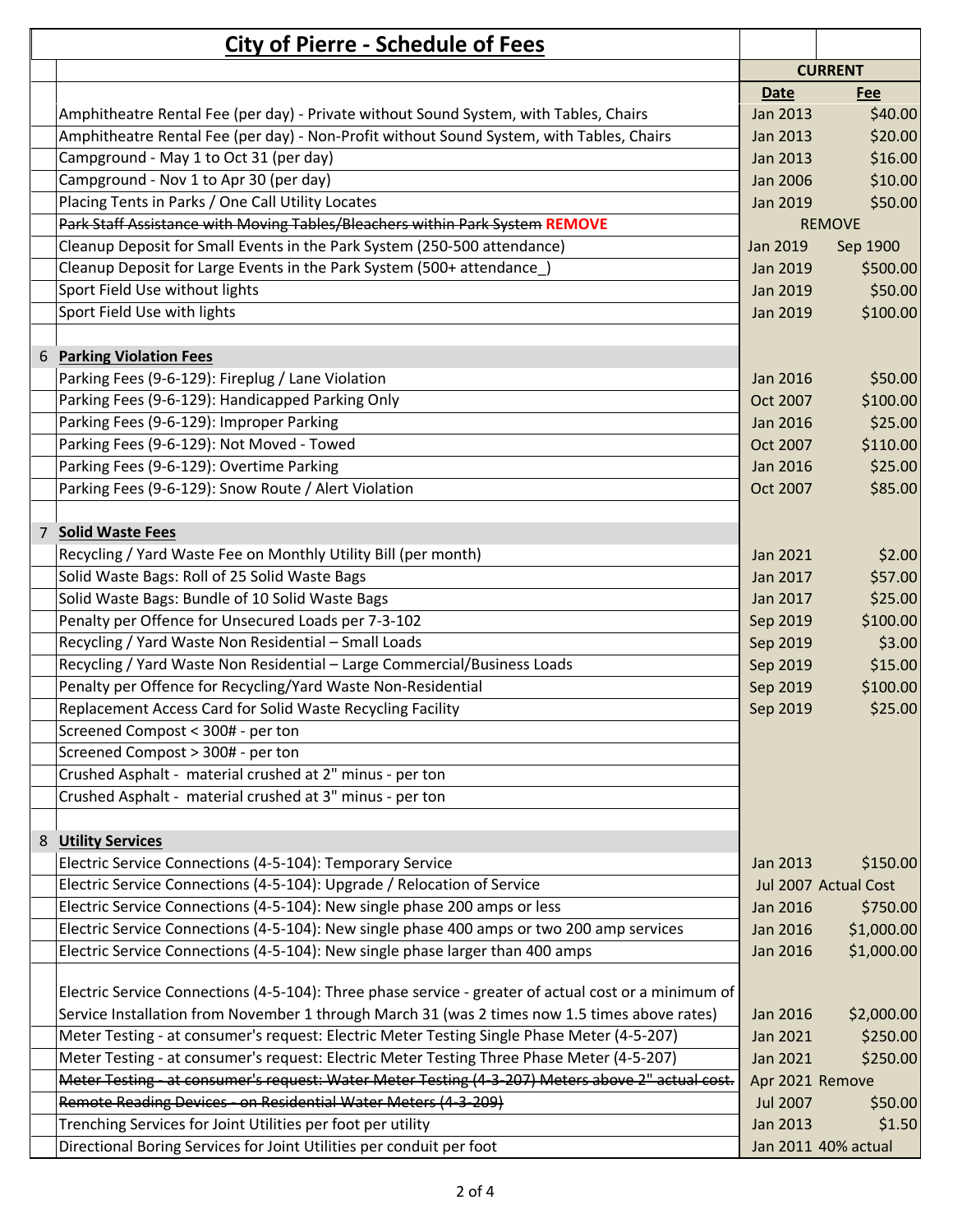| <b>City of Pierre - Schedule of Fees</b>                                                            |                 |                      |
|-----------------------------------------------------------------------------------------------------|-----------------|----------------------|
|                                                                                                     |                 | <b>CURRENT</b>       |
|                                                                                                     | <b>Date</b>     | Fee                  |
| Utility Connection / Reconnection - dwelling change, new accts (4-2-401)                            | Jan 2016        | \$35.00              |
| Utility Mobilization - Delq Accts normal work hrs (4-2-101)                                         | Jan 2011        | \$45.00              |
| Utility Mobilization - Delq outside work hrs (4-2-101)                                              | <b>Jan 2020</b> | \$100.00             |
| Utility Mobilization - Delg Accts normal work hrs - Commercial                                      | <b>Jan 2020</b> | \$100.00             |
| Utility Deposits (4-2-401): Utility Deposit Residential Service                                     | Jan 2016        | \$125.00             |
| Utility Deposits (4-2-401): Commercial General Service - Small (<1,500 kwh/mo)                      | <b>Jan 2016</b> | \$250.00             |
| Utility Deposits (4-2-401): Commercial General Service - Small (>1,500 kwh/mo)                      | Jan 2016        | \$500.00             |
| Utility Deposits (4-2-401): Commercial General Service - Large                                      | <b>Jan 2016</b> | \$1,500.00           |
| Utility Disconnects (move house, upgrade a panel)                                                   | <b>Jan 2016</b> | \$100.00             |
| Utility Service Calls (not a City problem) during normal working hours                              | Jan 2016        | \$75.00              |
| Utility Service Calls (not a City problem) after normal working hours                               | Jan 2016        | \$100.00             |
| Water - Bulk Service, Vending machine provides X gallons for a quarter (per gallon)                 |                 | Jan 2016 25 gallon   |
| Water Hydrant Meter Deposit                                                                         | Jan 2016        | \$1,000.00           |
| Water Hydrant Meter Charge per 1,000 gallons                                                        | Jan 2021        | \$5.00               |
|                                                                                                     |                 |                      |
| Water Hydrant Meter Minimum Charge                                                                  | Jan 2019        | \$50.00              |
| Water Service Connections (4-3-303): Meter & Tap Fee & Node                                         |                 | Jan 2019 Actual Cost |
| Liquid Waste Disposal Fees: Up to 500 gallons                                                       | Jan 2020        | \$100.00             |
| Liquid Waste Disposal Fees: 500 to 1,000 gallons                                                    | Jan 2020        | \$150.00             |
| Liquid Waste Disposal Fees: over 1,000 gallons                                                      | Jan 2020        | \$200.00             |
| Street Maintenance Fee - Per Property Front Foot                                                    | <b>Jan 2016</b> | \$1.00               |
| Water Service Violations (4-3-109, 4-3-208, 4-3-314)                                                | Apr 2021        | \$100.00             |
| Water Testing at consumer's request (4-3-207)                                                       | Apr 2021        | <b>Actual Cost</b>   |
|                                                                                                     |                 |                      |
| <b>Public Safety</b><br>9                                                                           |                 |                      |
| Police Department Copy/Report Fee                                                                   | Jan 2016        | \$10.00              |
| Police Photo (email only)                                                                           | Jan 2018        | \$10.00              |
| <b>Police Fingerprinting</b>                                                                        | <b>Jan 2018</b> | \$20.00              |
| Fire Report Fee                                                                                     | <b>Jan 2018</b> | \$20.00              |
| False Alarm Fee - charged for 3rd & After Offense within 90 days                                    | <b>Jan 2018</b> | \$500.00             |
| Traffic Services at Railroad Bridge                                                                 |                 | <b>Actual Cost</b>   |
| Audio Recordings - 1 hour minimum for CD                                                            | <b>Jan 2016</b> | \$5.00               |
| Audio Recordings - based on time in addition to \$5 CD Charge                                       |                 | Jan 2016 \$20.00/hr  |
| Residential Street Closure Fee - No Barricades                                                      | <b>Jun 2019</b> | \$50.00              |
| Residential Street Closure Fee - with Barricades                                                    | Jun 2019        | \$150.00             |
| Commercial Street Closure Fee - No Barricades                                                       | <b>Jun 2019</b> | \$100.00             |
| Commercial Street Closure Fee - with Barricades                                                     | Jun 2019        | \$150.00             |
| Commercial Street Closure Fee - Adjacent to State Highway                                           | Jun 2019        | \$700.00             |
| 10 Miscellaneous Fees                                                                               |                 |                      |
| Board of Adjustment Meeting Reimbursement (per meeting)                                             | Jan 2014        | \$25.00              |
| Planning Commission Meeting Reimbursement (per meeting)                                             | Jan 2011        | \$25.00              |
| Tax Increment Financing Application Fee                                                             | Dec 2012        | \$500.00             |
| Tax Increment Financing Administrative Fee                                                          | Dec 2012        | \$5,000.00           |
| Tree Trimming Minimum Charge                                                                        | Sep 2015        | \$125.00             |
| Tree Trimming Charge per Hour (billed in 5 minute increments)                                       | Sep 2015        | \$500.00             |
| Open Records Request - based on research time, data collection time, and staff level required; plus |                 |                      |
| # of pages/\$1                                                                                      |                 | Jan 2019 Actual Cost |
| 11 Library Fees                                                                                     |                 |                      |